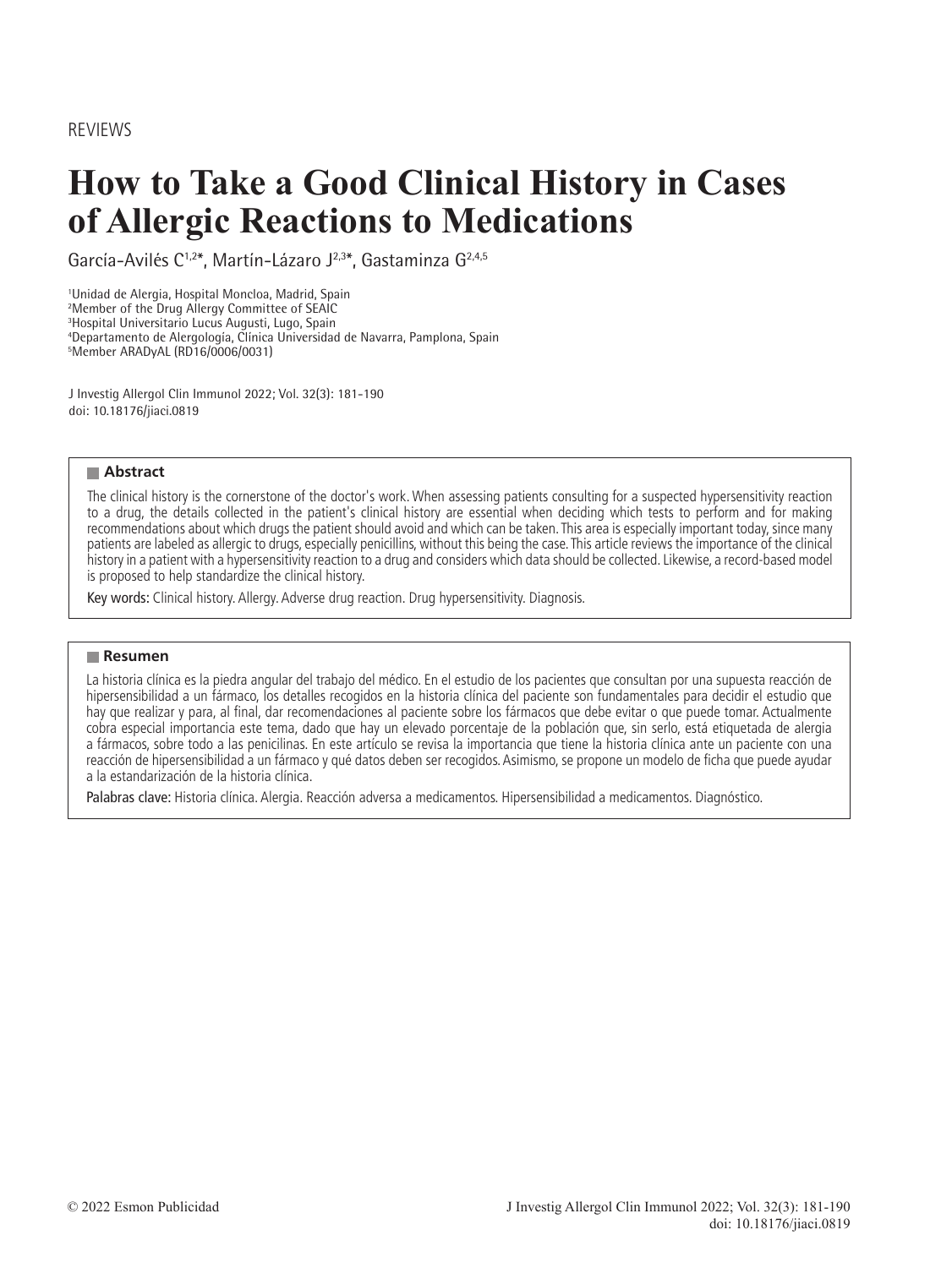## **Introduction**

Adverse drug reactions (ADRs) are a significant public health problem [1] because they generate health costs, increase bacterial resistance, and decrease patient quality of life. ADRs affect up to 10% of the population, with this figure increasing to 20% in hospitalized patients [2]. Problems currently arise both from underdiagnosis due to underreporting and from overdiagnosis because of misuse of the term "allergy" [3-5]. In this article, we make recommendations on how take a good clinical history in patients who have experienced an ADR and on how allergists can help family doctors and other specialists to avoid labeling patients with nonallergic symptoms as allergic and to refer patients with the most prominent reactions to allergists.

# **Definition of Adverse Reactions to Medications**

Many patients, and even some health professionals, use the term "drug allergy" to refer to any adverse effect of a given drug [6]. ADRs are classified into type A (predictable), which comprise about 80% of all ADRs, and type B (unpredictable). Type A reactions include toxicity (overdose), adverse effects, and drug interactions and are generally known to the medical community and appear on the summary of product characteristics. Type B comprises unpredictable reactions and encompasses intolerance and idiosyncratic reactions, as well as hypersensitivity reactions (HSRs), which are all more patient-dependent than drug-dependent. HSRs are limited to susceptible individuals and can be caused by immunological mechanisms (allergic) or nonimmunological mechanisms [7]. Only when a definite immunological mechanism (IgE-mediated or T cell–mediated) is demonstrated should drug reactions be classified as an allergic drug HSR.

# **Classification of Hypersensitivity Reactions**

Depending on the time of their appearance, HSRs can be classified clinically as immediate or nonimmediate [8].

- Immediate HSRs. These usually occur in the first hour after the first administration of a new course of treatment, although they can appear within the first 6 hours after the last dose administered [9]. When a combination of symptoms affects various organs, the reaction is considered anaphylactic. These immediate reactions include reactions mediated by IgE or by another mechanism. When the mechanism is not IgEmediated, the reactions are referred to as anaphylactoid reactions [10], although the currently preferred term is nonallergic HSRs [11].
- Nonimmediate or delayed HSRs. These can occur at any time from the first hour after the initial administration of the drug, although they most commonly appear after the first or second day of treatment and are often associated with a delayed T cell–dependent allergic mechanism.

Table 1 shows the main symptoms of immediate and nonimmediate allergic reactions.

## **Value of the Clinical History**

Guidelines for diagnosing drug allergy [1,12] establish that the first steps in the diagnostic algorithm are the record of a detailed clinical history, followed by skin tests and in vitro tests, with controlled challenge tests comprising the final step [13]. Clinical histories are a fundamental tool in the practice of medicine, and in the case of ADRs, they help to classify and stratify patients, thus enabling personalized and precision treatments [14]. Each history contains important data, whose collection requires an adequate methodology and a basic knowledge of the patient. Some publications consider the clinical history an unreliable diagnostic method in the treatment of drug allergy, as in other diseases [15,16]. Indeed, the value of the clinical history is affected to a greater or lesser extent by a series of factors, as follows:

- Limits when taking a clinical history in children [17].
- Drug type. Nonimmunological HSRs with nonsteroidal anti-inflammatory drugs (NSAIDs) have a high positive predictive value [18].
- Reduced reliability when the interval between the drug reaction and the allergology study is long.
- Simultaneous administration of several drugs can confound the usefulness of the clinical history.
- Very heterogeneous clinical presentation of ADRs.

The algorithms that use clinical history data in pharmacovigilance systems also lack diagnostic sensitivity [19].

Nevertheless, there are several reasons why interviewing the patient and preparing an accurate clinical history are essential when diagnosing drug allergies, as follows:

- To avoid a definitive diagnosis of an ADR if the patient has symptoms not compatible with an allergic reaction (eg, diarrhea, mycosis, extrapyramidal symptoms).
- To avoid diagnosing a patient as allergic without carrying out an allergology study.
- To distinguish which patients require an allergology study.
- To choose the best time to perform the allergology study.
- To determine which tests should be performed, with which drugs, and in what sequence.
- To provide the patient with recommendations once the study is complete.

# **False Allergy Labels**

It is common for some patients to be labeled as allergic to a medication without being so. This can happen for different reasons:

- The symptoms coincided with administration of the drug and were attributed to the drug.
- Subjective symptoms could be confused with allergy (eg, isolated itching, malaise, dizziness, or digestive symptoms).
- A reaction provoked by another cause as a cofactor.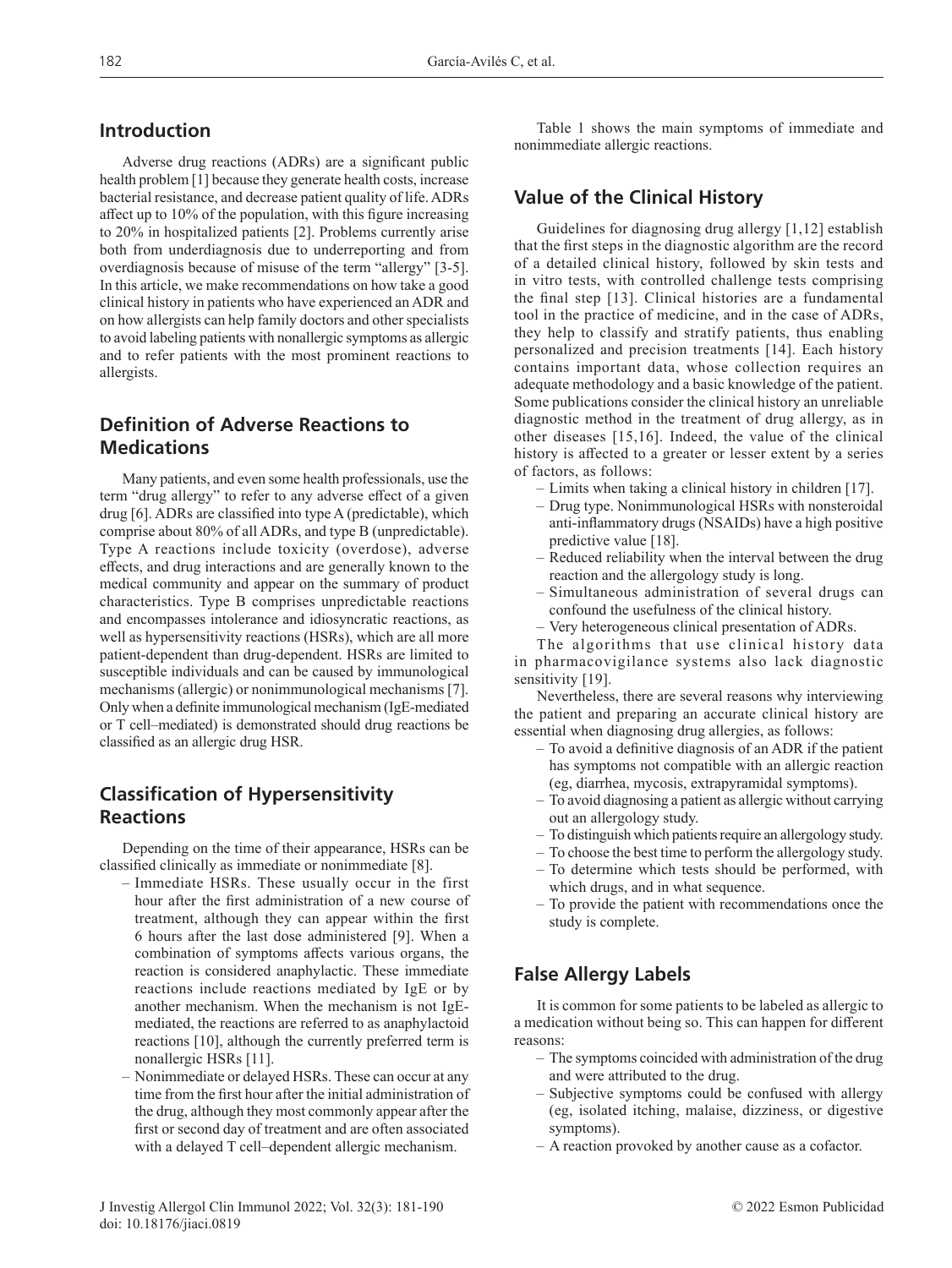- Known adverse effects of the drug (eg, intertrigo after antibiotic treatment).
- Patients may assign themselves the allergy label and report this to their doctor [6].
- Patients may also be labeled as allergic because a direct family member was allergic.
- These and other situations help to explain the fact that a high number of people who are labeled as allergic to a drug are

Table 1. Data From the Clinical History With Specific Diagnostic Value

#### Data from the clinical history that indicate a high probability of a drug allergy

Immediate reactions

Reaction <1 h after administration of the first dose in a new course of treatment

Skin symptoms: generalized wheals and/or facial or oropharyngeal angioedema or palmoplantar pruritus

Consider anaphylaxis if there are multisystem symptoms with or without skin involvement

- Respiratory symptoms: dyspnea, wheezing, cough, respiratory arrest, and hoarseness
- Cardiovascular symptoms: hypotension, tachycardia, weak pulse, and palpitations
- Neurological symptoms: dizziness, loss of consciousness, and confusion.
- Gastrointestinal symptoms: diarrhea and vomiting.

Treatment with adrenaline

Multiple reactions with the same drug (and in the case of NSAIDs, with drugs from 2 different groups)

Hospital admission due to an immediate reaction

High-risk comorbidities (bronchial asthma or nasal polyposis)

Increased serum tryptase

Delayed reactions

Maculopapular rash

Vesiculobullous rash

Ulceration of the oral, ocular, or genital mucosa

"Target" lesions

Skin denudation (Nikolsky sign)

Multiple pustules

Purpuric lesions

Arthralgia or lesions consistent with serum sickness

Systemic involvement (liver, kidney, fever, lymphadenopathy, eosinophilia)

Elements of clinical histories that indicate a low probability of a drug allergy

Remote history of symptoms not suggestive of a severe reaction (>5 y previously)

Delayed-onset urticaria (>6 h after the dose)

Acute urticaria and recurrence of urticaria for several days (except for NSAIDs)

A mild self-limiting rash, especially in childhood/adolescence

The interval between taking the drug and the onset of symptoms is not suggestive of an immediate or nonimmediate allergic reaction

Known drug tolerance after the index reaction

Reaction occurring in childhood with few known details

Symptoms probably related to the underlying disease

Not remembering the drug causing the reaction

Itching without a rash

Isolated symptoms: gastrointestinal/headache/malaise/palpitations/dizziness

Only a family history of allergy

Drug avoidance solely out of fear

The patient does not remember having any type of reaction

This table was produced using data from references 12, 13, 18, 21, 25, 27, 29, and 33.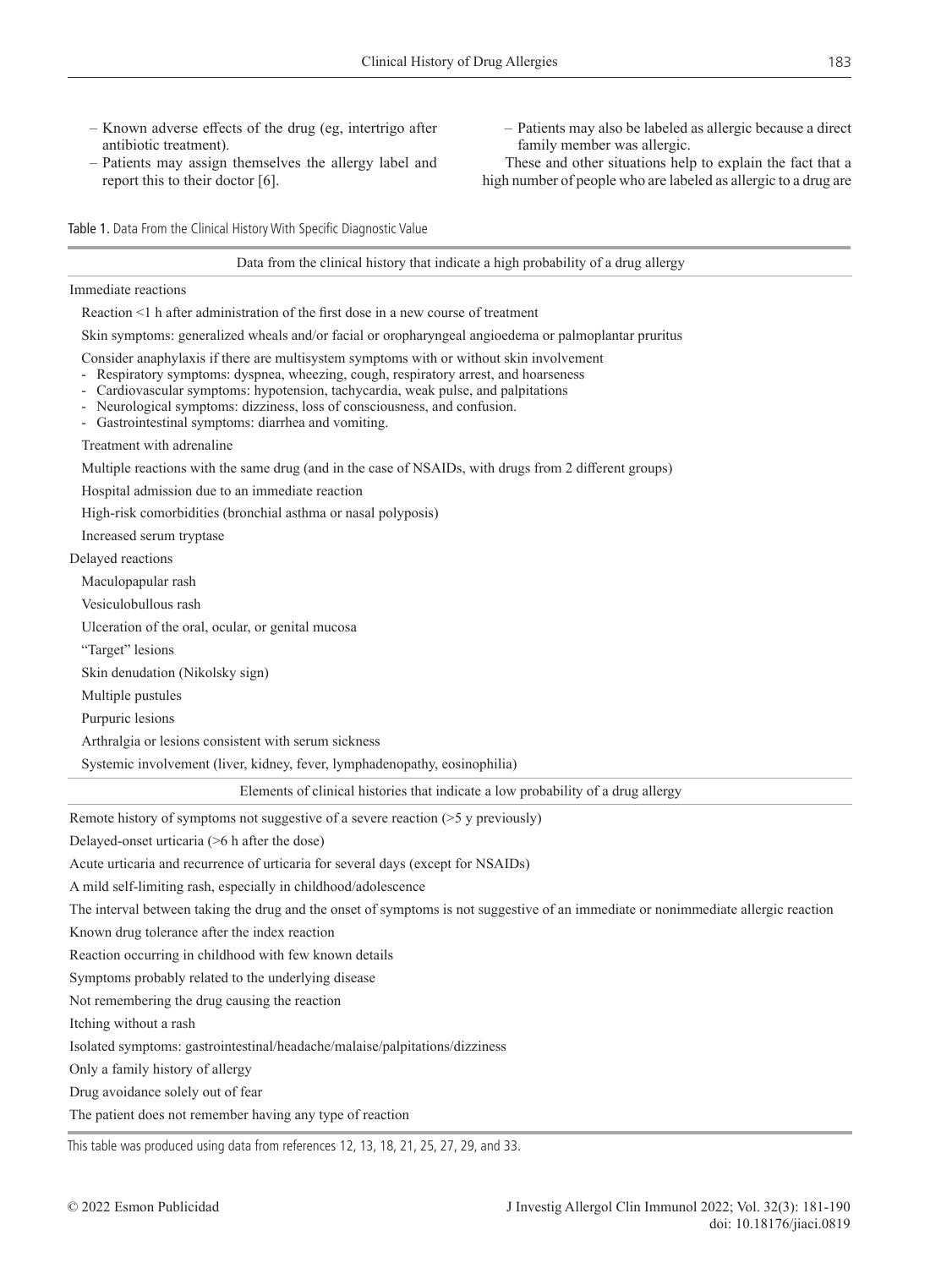not actually allergic. In the United States, 8%-15% of patients carry a penicillin allergy label [20], and only 4% of them or fewer actually have penicillin allergy [21]. This has created a serious problem, in that overprescription of less effective antibiotics can lead to more serious infections, with increased length of stay, spread of multiresistant bacterial strains, and higher costs [21,22].

To solve this problem, some authors propose directly administering a dose of penicillin to specific patients to confirm their tolerance [23,24]. Others have proposed different ways of stratifying risk [13,21,25-28], namely, identifying data suggestive of a true allergy requiring more careful evaluation in the clinical history before considering a direct provocation test [13]. However, attempts to replace conventional allergy testing with risk stratification to avoid time- and resource-consuming allergy testing also have the potential to cause reactions and do not take into account the possibility of resensitization [8]. In addition, some patients are reluctant to receive a direct dose of penicillin without first carrying out an allergology study, indicating that removing the allergy label based solely on the clinical history is not exempt from difficulties [23]. Attempts have been made to design prospectively applied predictive models to predict whether a patient is allergic [29,30], although their actual predictive ability has not been optimal.

Therefore, false labeling can be associated both with the patient and with the health professional. Many false labels should either not be applied or be removed as they become known. This requires adequate training for doctors to allow them to safely filter out cases that should not be labeled as allergic, thereby curbing the problem. Family doctors and specialists should be able to decide not to label certain symptoms or reactions as allergic. Similarly, they should not delay the referral of patients who experience reactions suspected of being allergic or who present with doubtful symptoms to an allergist.

Although the study of drug allergies has a nonnegligible cost to the health system and direct and indirect costs to the patient, the cost of falsely labeling allergies could be higher, because more expensive and less effective antibiotics are prescribed, leading to an increase in the average length of stay [31]. Moreover, having experienced an allergic reaction to a drug affects patient quality of life, which improves once an allergology study is completed [32].

# **Allergology Studies**

A specific allergology study is performed preferably 4-6 weeks after complete resolution of all the clinical signs and symptoms of the allergy [1] and up to 6-12 months after the reaction.

These studies should include a complete and accurate clinical history to establish a study protocol. Depending on the clinical presentation, the appropriate tests will usually comprise skin prick and intradermal tests with immediate and delayed readings, patch tests, in vitro tests (measurement of specific IgE, a basophil activation test, lymphocyte transformation test, complete blood count, liver and kidney function), and controlled challenge tests.

# **What Should Be Asked When Taking the Clinical History?**

The clinical history can provide very important data when planning allergy studies. Some findings may lead us to be more cautious in performing skin tests, while others can indicate that the drug in question is very unlikely to be the cause of the reaction, or that the suspected drug is different from that initially presumed to be the culprit. Several studies [12,13,18,21,25,27,29,33] highlight data for and against a suspected reaction being considered an allergic reaction (Table 1).

The doctor who saw the patient during the reaction should record in detail the sequence of the onset of symptoms, the times of introduction and withdrawal of each drug, the type of skin lesions and their distribution, clinical course, and treatment.

In immediate reactions, it is important to quickly assess the serum tryptase value as the only marker of mast cell activation, usually by an IgE-mediated mechanism [34]. In nonimmediate reactions, other parameters, such as blood count, liver and kidney function, and serology, should be determined [35].

Diagnosis is more difficult when patients are not seen during the symptomatic phase or if many years have passed since the reaction, making it impossible to confirm the chronology of the reaction, type of lesions, and names and number of suspect drugs. Photographs of the lesions can help considerably in these cases. The primary objective of the clinical history is to identify whether the reaction is compatible with an HSR in order to decide whether an allergology study is indicated. Supplementary Table 1 indicates factors that can help in this decision.

Ideally, these data should be recorded in a uniform format. EAACI‐DAIG/ENDA members have developed a questionnaire to harmonize diagnostic procedures in HSRs [36]. We have adapted and reduced the questionnaire (Figure). Collecting reaction data in this way helps physicians to remember important data and homogenizes the information for use in further studies with different researchers. Below, we list the various items that should be collected in the clinical histories (Supplementary Table 2).

## *Date of the reaction*

The first question asked should be "When did the reaction occur?" Important details about the reaction are lost when the clinical history is taken after a long interval. It is preferable to wait 4-6 weeks before carrying out the allergology study [1]. In IgE-mediated reactions, the specific IgE levels decline rapidly over months [37], and skin tests can become negative, especially a year after the reaction [38]. The frequency of resensitization varies in the literature from 2% to more than 20% of cases [39-41]. Although there is no consensus on this point, retesting is recommended, particularly in patients who have experienced serious reactions with ß-lactams more than a year previously [1,8].

## *Reason for the prescription*

The presence of an infectious agent can cause skin rashes. For example, a reaction occurring in the context of infectious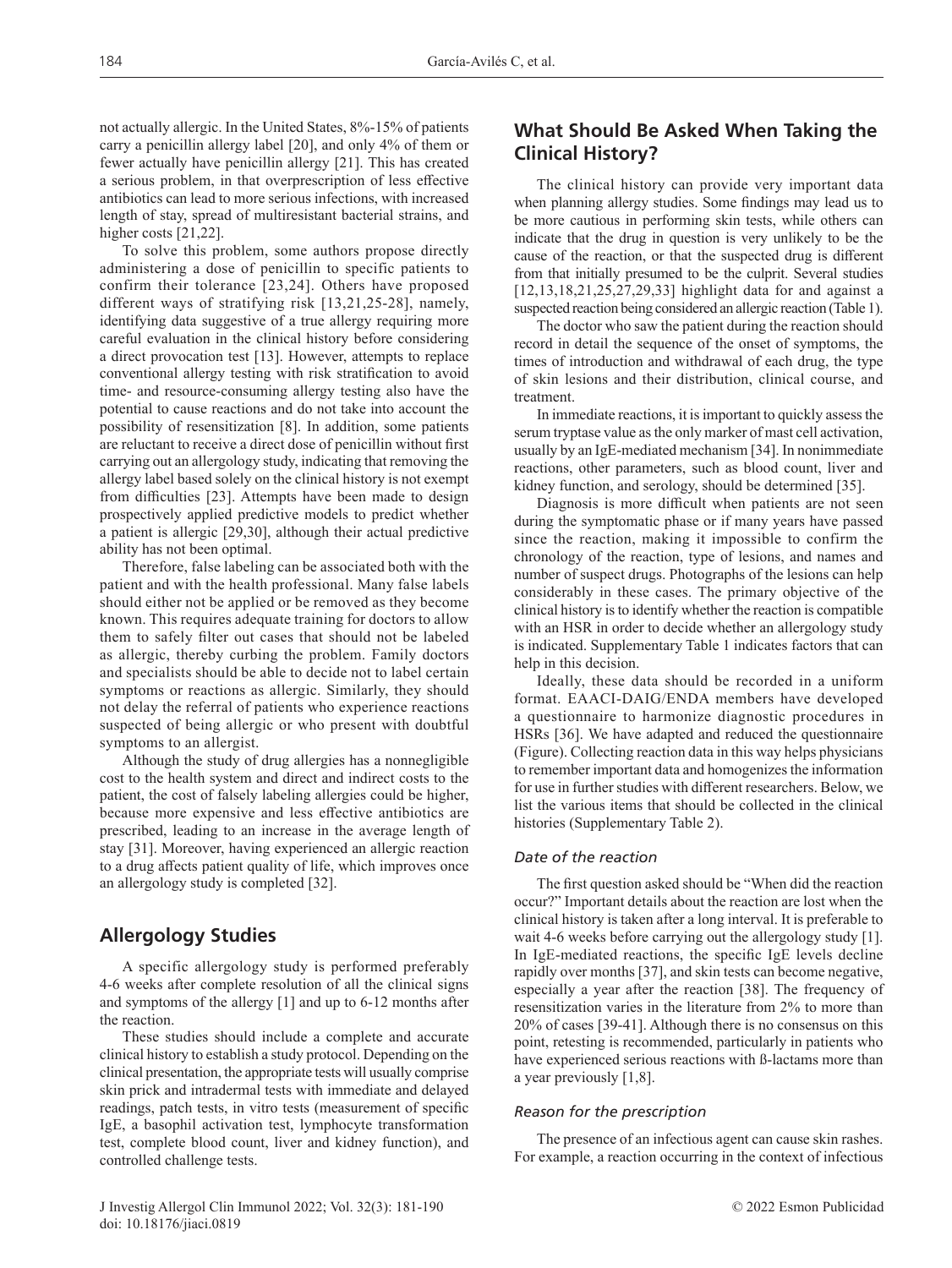| SEX<br>$\Box M \quad \Box F$                      | NAT / Age: _________                | DATE OF REACTION: _____ / ____ / _____                                                                      |  |  |
|---------------------------------------------------|-------------------------------------|-------------------------------------------------------------------------------------------------------------|--|--|
|                                                   |                                     | $\Box$ Unknown                                                                                              |  |  |
|                                                   |                                     |                                                                                                             |  |  |
| DRUG REACTION: fill in the table with the drug(s) |                                     |                                                                                                             |  |  |
| Similar symptoms without taking these drugs:      |                                     |                                                                                                             |  |  |
| ATOPY                                             |                                     |                                                                                                             |  |  |
| $\Box$ NO                                         |                                     |                                                                                                             |  |  |
| $\Box$ Rhinitis / Asthma<br>$\Box$ YES            | $\Box$ Atopic dermatitis            | $\Box$ Food allergy                                                                                         |  |  |
| Skin symptoms:                                    | Respiratory symptoms:               | Treatment of the reaction:                                                                                  |  |  |
| $\Box$ Macules                                    | $\Box$ Cough                        | Drug discontinued:                                                                                          |  |  |
| $\Box$ Itching                                    | $\square$ Dysphonia                 | $\Box$ NO<br>$\Box$ YES                                                                                     |  |  |
| $\square$ Papules                                 | $\Box$ Dyspnea                      |                                                                                                             |  |  |
| $\Box$ Hives                                      | $\Box$ Wheezing                     | Antihistamines:<br>$\Box$ Oral                                                                              |  |  |
| $\Box$ Angioedema                                 | $\Box$ O <sub>2</sub> desaturation  | □ Systemic                                                                                                  |  |  |
| $\Box$ Eczema                                     | □ Sneezing/rhinorrhea/              | Corticosteroids:                                                                                            |  |  |
| $\square$ Vesicles                                | nasal congestion                    | $\Box$ Oral<br>□ Systemic<br>$\Box$ Topical                                                                 |  |  |
| $\Box$ Blisters                                   | $\Box$ Conjunctivitis               | Epinephrine                                                                                                 |  |  |
| $\Box$ Purpura                                    |                                     |                                                                                                             |  |  |
| $\Box$ Target lesions                             |                                     |                                                                                                             |  |  |
| $\Box$ Fixed rash                                 | Onset of symptoms:                  | Other symptoms:                                                                                             |  |  |
| $\square$ Pustules                                | □ IMMEDIATE reaction:               | $\square$ Fear<br>$\Box$ Hematological involvement                                                          |  |  |
| $\Box$ Purpura                                    | <1 hour after first dose            | $\Box$ Renal involvement<br>□ Syncope                                                                       |  |  |
| $\Box$ Nickolsky sign                             | □ IMMEDIATE reaction:               | $\Box$ Paresthesia<br>$\Box$ Liver involvement                                                              |  |  |
|                                                   | 1 to 6 hours after first dose       | $\Box$ Hyperventilation<br>$\Box$ Neurological involvement                                                  |  |  |
| Duration of lesions:                              | $\Box$ LATE reaction:               | $\square$ Fever                                                                                             |  |  |
|                                                   | > 6 hours after first dose on day 1 | $\Box$ General discomfort                                                                                   |  |  |
| Evolution:                                        | $\Box$ LATE reaction:               |                                                                                                             |  |  |
| $\Box$ No residual lesion                         | __ days from first dose             | Location of skin lesions                                                                                    |  |  |
| $\Box$ Desquamation                               | $\Box$ LATE reaction:               |                                                                                                             |  |  |
| $\Box$ Hyperpigmentation                          | days from last dose                 | Day $/ h$<br>Day last<br>Suspected<br>Dose<br>$\left\{ =\frac{1}{2} \right\}$<br>drugs<br>tirst dose   dose |  |  |
|                                                   |                                     |                                                                                                             |  |  |
| Cardiovascular symptoms:                          |                                     |                                                                                                             |  |  |
| $\Box$ Hypertension                               | Contributing factors:               |                                                                                                             |  |  |
| □ Hypotension                                     | $\Box$ Viral infection              |                                                                                                             |  |  |
| $\Box$ Tachycardia                                | $\Box$ Fever                        |                                                                                                             |  |  |
| $\Box$ Arrhythmia                                 | $\Box$ Photosensitivity             |                                                                                                             |  |  |
|                                                   | $\Box$ Physical exercise            |                                                                                                             |  |  |
| Gastrointestinal symptoms:                        | $\square$ Stress                    |                                                                                                             |  |  |
| □ Nausea/vomiting                                 | $\Box$ Autoimmune diseases          |                                                                                                             |  |  |
| $\Box$ Diarrhea                                   | $\Box$ Cancer                       | 109876543210123456<br>8 9 10<br>7                                                                           |  |  |
| $\Box$ Abdominal pain                             | $\Box$ Other:                       |                                                                                                             |  |  |

Figure. Medical History Questionnaire on Drug Allergy. Proposed questionnaire to collect important data from the clinical history of a patient with suspected drug allergy (adapted from P Demoly [36]). 0 marks the first day of the reaction. Each mark to the left and right of day 0 indicates a day before or after, respectively, the onset of the reaction. Below the line, the first and last day of each medication can be noted.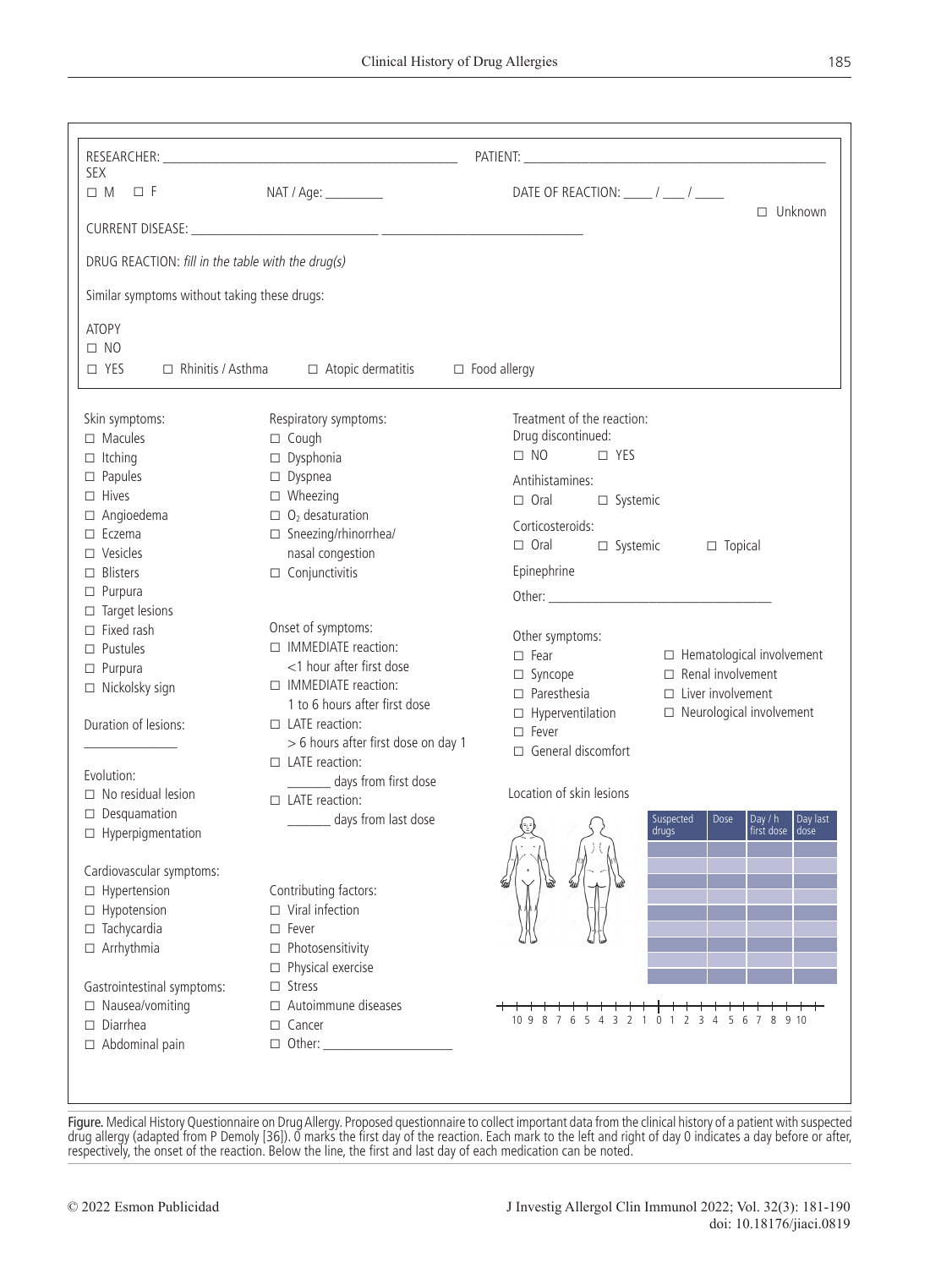| Medication                                                                                                     | Points to consider                                                                                                                                                                                                                                                                                                                                                                                                                                                                                                                  |  |
|----------------------------------------------------------------------------------------------------------------|-------------------------------------------------------------------------------------------------------------------------------------------------------------------------------------------------------------------------------------------------------------------------------------------------------------------------------------------------------------------------------------------------------------------------------------------------------------------------------------------------------------------------------------|--|
| <b>B-Lactams</b>                                                                                               | Check tolerance to the suspected drug or other B-lactams.<br>Assess the possibility of concomitant infection (eg, mononucleosis, cytomegalovirus) in diagnosis.                                                                                                                                                                                                                                                                                                                                                                     |  |
| Nonsteroidal<br>anti-inflammatory<br>drugs (NSAIDs)                                                            | Check subsequent tolerance to other NSAIDs.<br>Evaluate the possibility that NSAIDs are acting as a cofactor in a reaction to a food.<br>Investigate respiratory symptoms (eg, asthma, nasal polyps) due to suspicion of NSAID-exacerbated<br>respiratory disease. Ask about the possibility of underlying urticaria.                                                                                                                                                                                                               |  |
| Radiological contrast<br>media                                                                                 | Pre- and postadministration.<br>Assess the possibility of previously unreported delayed reactions.                                                                                                                                                                                                                                                                                                                                                                                                                                  |  |
| Quinolones                                                                                                     | Assess photosensitivity.<br>Possibility of a non-IgE-mediated mechanism (through MRGPRX2).                                                                                                                                                                                                                                                                                                                                                                                                                                          |  |
| Corticosteroids                                                                                                | Consider excipients and preservatives (eg, sorbitan, polyethylene glycol).<br>Consider delayed eczema or dermatitis with a poor course and treated with corticosteroids.<br>Assess tolerance in different ways.<br>Facial rash syndrome as an adverse effect.                                                                                                                                                                                                                                                                       |  |
| Low-molecular-weight<br>heparins                                                                               | These agents almost always cause delayed local reactions at the injection site. High probability of<br>cross-reactivity.                                                                                                                                                                                                                                                                                                                                                                                                            |  |
| Sulfonamides                                                                                                   | These can cause all kinds of allergic reactions including immediate reactions, fixed drug reactions,<br>or severe cutaneous adverse reactions.<br>No evidence of cross-reactivity between antibiotic sulfonamides and nonantibiotic sulfonamides.                                                                                                                                                                                                                                                                                   |  |
| Drugs used in anesthesia                                                                                       | Record all the drugs administered before the reaction, including nonpharmacological products<br>(eg, dyes, chlorhexidine).<br>Possibility of an allergy to latex (assess related allergens such as fruits).<br>Later tolerance to some of the drugs.<br>Evaluate nonimmunological reactions (eg, problems with intubation, cardio-circulatory adverse effects<br>of drugs).<br>Evaluate other diagnoses (eg, cold urticaria, irritative reactions caused by antiseptics, plasma expanders<br>due to α-gal).                         |  |
| Anticonvulsants                                                                                                | Can cause severe skin reactions.<br>Presence of systemic symptoms: fever $\geq 38.5^{\circ}$ C, lymphadenopathy, eosinophilia, atypical lymphocytes,<br>skin rash, involvement of other organs (eg, liver, kidney, lung, muscle, heart, pancreas); resolution $\geq$ 15 days.<br>Rule out other causes (eg, antinuclear antibodies, blood cultures, hepatitis serology, Chlamydia,<br>Mycoplasma, C-reactive protein).<br>Frequent cross-reactivity between aromatic anticonvulsants (phenytoin, carbamazepine, and phenobarbital). |  |
| <b>Biological drugs</b>                                                                                        | Possibility of cytokine storm.                                                                                                                                                                                                                                                                                                                                                                                                                                                                                                      |  |
| Local anesthetics                                                                                              | Anesthetics of the ester group can cause delayed allergic reactions that do not present cross-reactivity<br>with those of the amide group (which very rarely cause allergic reactions).                                                                                                                                                                                                                                                                                                                                             |  |
| Chemotherapy                                                                                                   | Platins usually induce an IgE-mediated reaction when the patient has received several cycles.<br>Taxanes usually induce a reaction after the first or second dose, rarely IgE-mediated.                                                                                                                                                                                                                                                                                                                                             |  |
| Drugs that cause delayed<br>allergic reactions related<br>to human leukocyte<br>antigen (HLA)<br>polymorphisms | Dapsone and HLA-B 13:01.<br>Phenytoin and HLA-B*15:13 and 15:02.<br>Carbamazepine and HLA-B 15:02 and HLA-A 31:01.<br>Vancomycin and HLA-A 32:01.<br>Abacavir and HLA-B 5701.<br>Allopurinol and HLA-B 58:01.<br>Benznidazole and HLA-A 68, HLA-A 11:01, and HLA-A 29:02.                                                                                                                                                                                                                                                           |  |
| Cremophor EL                                                                                                   | Included in cyclosporine, tacrolimus, taxol, and Stesolid (diazepam), among others.                                                                                                                                                                                                                                                                                                                                                                                                                                                 |  |
| Protamine (fish allergy,<br>postvasectomy, or previous<br>contact with protamine)                              | To be considered in reactions involving insulin or heparin.                                                                                                                                                                                                                                                                                                                                                                                                                                                                         |  |
| Gelatin capsules of bovine<br>or porcine origin.                                                               | Patients allergic to $\alpha$ -gal.                                                                                                                                                                                                                                                                                                                                                                                                                                                                                                 |  |
| Proton pump inhibitors                                                                                         | Three patterns: <i>I</i> ) Allergy exclusively to omeprazole; <i>2</i> ) Allergy to pantoprazole and omeprazole;<br>3) Allergy to rabeprazole and lansoprazole.                                                                                                                                                                                                                                                                                                                                                                     |  |
| Vancomycin                                                                                                     | Infusion rate-dependent red man syndrome.                                                                                                                                                                                                                                                                                                                                                                                                                                                                                           |  |

Table 2. Points to Consider in the Clinical History: Specific Drug Groups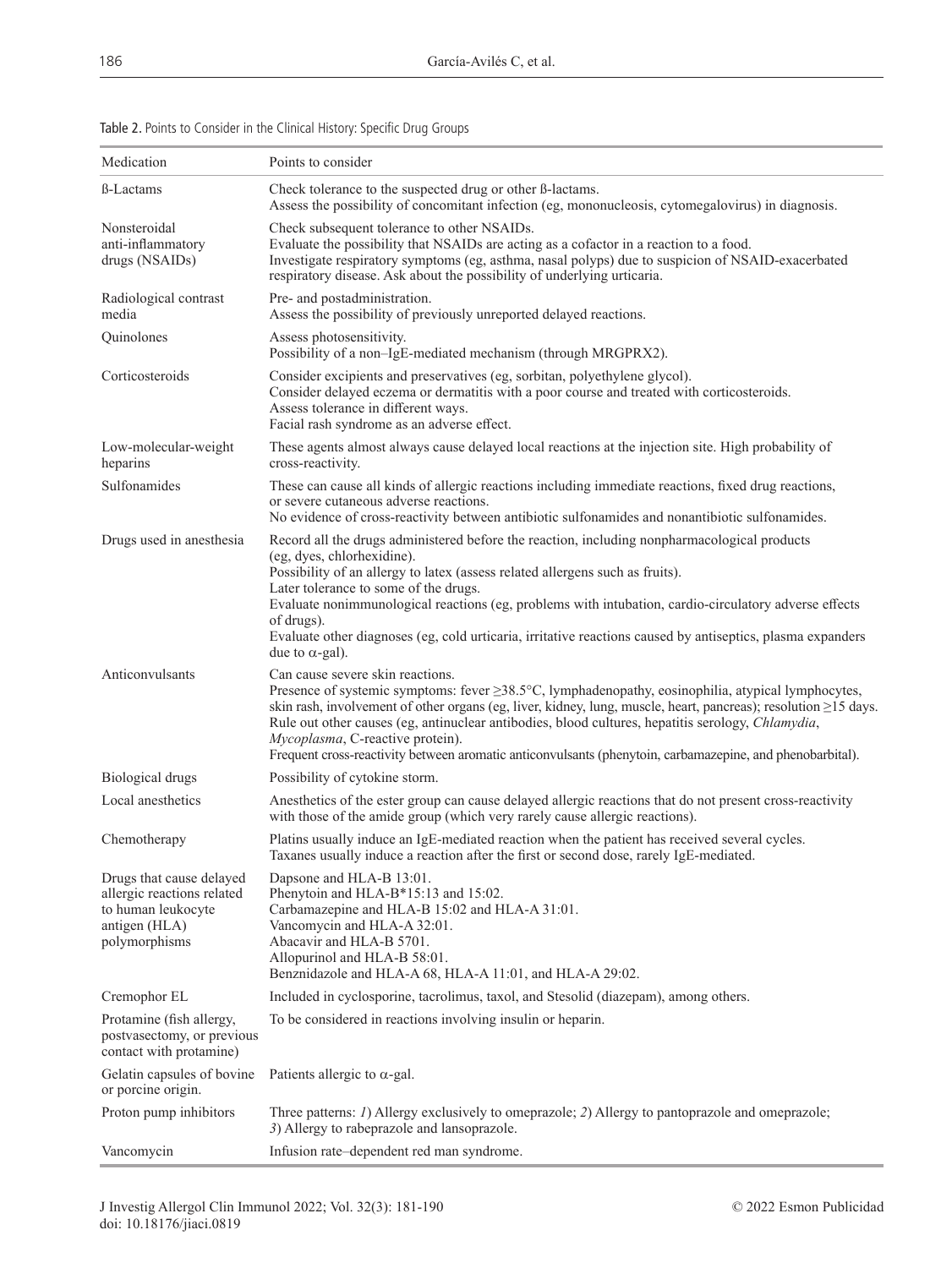|                                                                        | Less accurate<br>clinical history |                                   | More accurate<br>clinical history |
|------------------------------------------------------------------------|-----------------------------------|-----------------------------------|-----------------------------------|
| Reaction date                                                          | $>$ 3 y                           | $1$ to $3y$                       | < 1 y                             |
| Reason for the prescription                                            | Pharyngitis + fever               |                                   |                                   |
| Drug(s)                                                                | $>$ 3                             | $\mathfrak{2}$                    |                                   |
| Route of administration                                                | Topical                           | Local (eg, ocular, intrathecal)   | Systemic                          |
| Treatment administered                                                 | Spontaneous resolution            | Home treatment                    | Emergency/adrenaline              |
| Symptoms without taking the drug                                       | Same symptoms repeated            |                                   | Asymptomatic                      |
| Related factors                                                        | Fever (except DRESS)              | Atopy                             |                                   |
| Chronic urticaria                                                      |                                   |                                   |                                   |
| Asthma/polyposis                                                       | None                              |                                   |                                   |
| Immediate reactions<br>No. of doses<br>Time<br>Duration of symptoms    | >4<br>>6 h<br>Seconds to minutes  | 2 or 3<br>$1$ to 6 h<br>$>24$ h   | < 1 h<br>$<$ 24 h                 |
| Nonimmediate reactions<br>No. of doses<br>Time<br>Duration of symptoms | >1 h<br>< 1 d                     | 2 or 3<br>$1$ to $6$ h<br>$<$ 3 d | >4<br>>6 h<br>$>$ 3 d             |

Table 3. Hypersensitivity Reaction Data That Can Increase or Decrease the Value of the Clinical History

Abbreviation: DRESS, drug reaction with eosinophilia and systemic symptoms.

mononucleosis treated with amoxicillin-clavulanate [42] cannot be considered in the same way as a rash occurring in the context of the prophylactic administration of this drug prior to an invasive technique. In addition, knowing the reason for the prescription of the drug can help us to rule out other potentially involved drugs.

#### *Drugs used*

It is also important to obtain a complete list of all the medications administered to the patient at the time of the reaction. This is particularly true in specific situations, such as surgery, hospital environment, and radiological/endoscopic examinations. When the symptoms are typical of immediate reactions, it would be enough to note the drugs received in the previous 6 hours. In the case of hives associated with an NSAID, the treatment time could be longer, even up to 12-24 hours [18].

In the case of a nonimmediate reaction, the information should cover the 2 or 3 days prior to the onset of the rash and, depending on the type of reaction, even the previous 4-8 weeks [1]. We must remember that since the symptoms appearing during the first hours or days may have been very mild, the start of a delayed reaction may not be very precise. Table 2 shows various points to consider with specific drugs.

#### *Administration route*

A medication can produce a reaction, irrespective of the administration route. However, it is important to bear in mind the following: (*i*) the intravenous route can produce

extravasation of the drug; (*ii*) it is common for the reaction to appear locally at the site of administration after topical or subcutaneous application; *(iii)* the oral route is the route most often involved in allergic reactions because it is the most commonly used [43].

## *Number of doses administered until the onset of symptoms*

The number of doses is also important. In fact, if the reaction occurred immediately after the first dose administered, it should alert us to a possible IgE-mediated reaction. Delayed reactions usually occur after more than 1 dose.

#### *Time between drug administration and onset of symptoms*

This is of particular importance when the patient is exposed to several drugs. Immediate reactions are those that occur within the first 6 hours of the first dose (especially within the first hour). Some reactions with symptoms of an IgE-mediated reaction (eg, in reactions to NSAIDs) can appear after the first hour.

The time elapsed between taking the drug and the onset of the symptoms of a delayed reaction can be as short as 30 minutes, such as in fixed drug eruption [44], or take several weeks, as in DRESS syndrome [35].

#### *Symptoms and signs presenting during the allergic reaction*

It is essential to record each of the symptoms that appear, changes over time, and their course. It is also important to make a detailed description of any skin lesions, including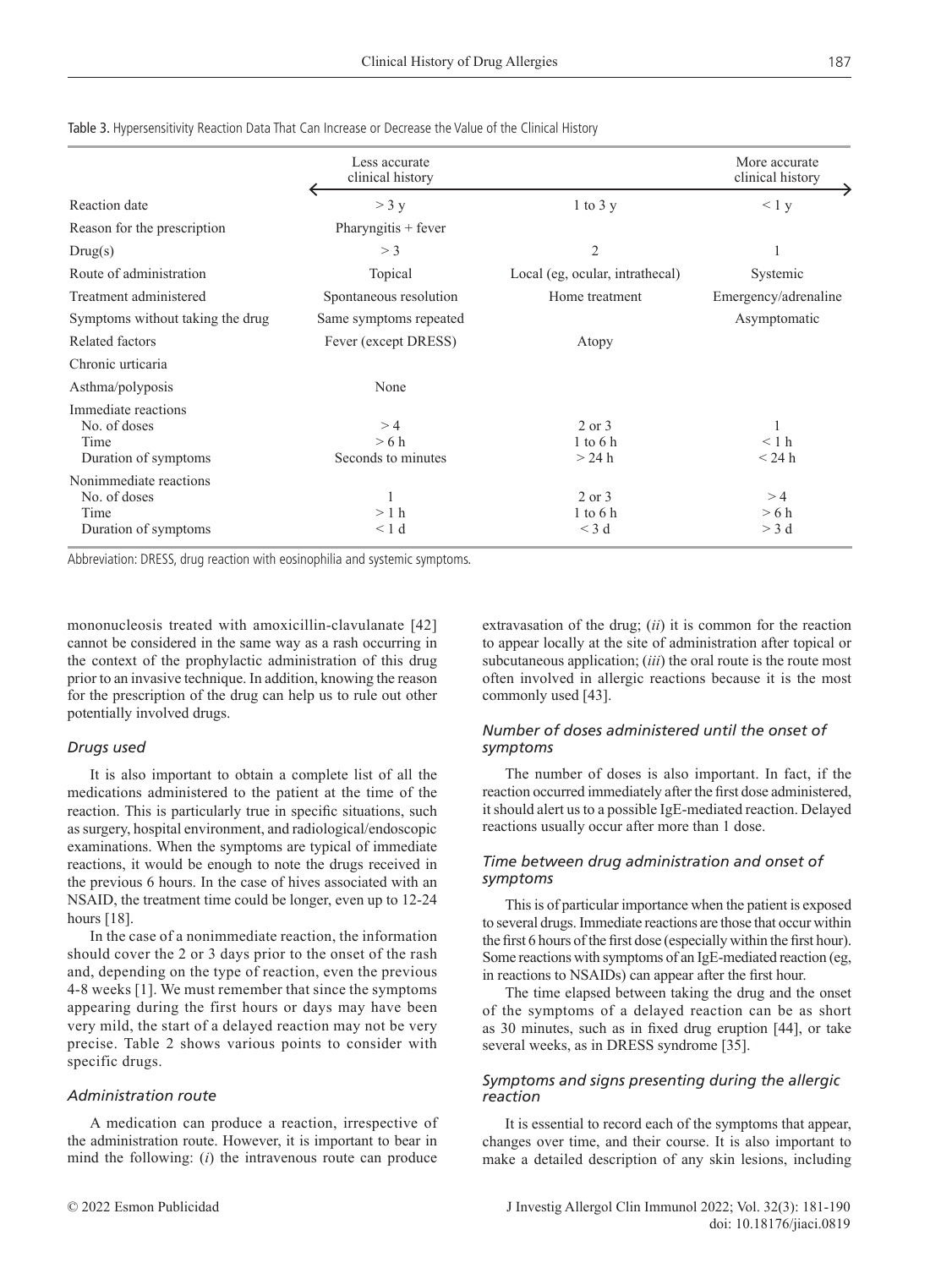their distribution and progress. For example, skin peeling may indicate a true nonimmediate reaction. Table 1 shows symptoms in both immediate and delayed allergic reactions. In the case of immediate reactions, some symptoms (for example, digestive or respiratory symptoms, or even loss of consciousness) must be considered typical of an allergic reaction if they appear in the context of anaphylaxis, but not if they appear in isolation.

Nonetheless, not all information from the clinical history has the same weight for allergology studies. Table 3 highlights the relevance of certain types of data in this respect.

#### *Treatments given during allergic reactions*

The main data to be collected are treatments administered to reverse the reaction, their doses and routes of administration, and whether the patient required treatment by a doctor or in the emergency department or had to be admitted to hospital. We should also record whether the allergic reaction simply receded spontaneously and how long this took (minutes, hours, or days). Having received urgent medical attention or adrenaline or having been admitted to a hospital/intensive care unit indicates more severe reactions and a greater probability of an allergic reaction.

#### *The presence of the same symptoms without administration of the drug*

It is also important to know whether the patient has experienced the same symptoms when not taking the suspected drug. For example, a reaction attributed to a drug could in fact be caused by a food [45], and chronic urticaria can be exacerbated by NSAIDs [46]. In turn, some symptoms can occur as an adverse effect and can lead a patient to be falsely labeled as allergic (Supplementary table 3). These symptoms are indicated in the summary of product characteristics.

If a patient reports similar symptoms with drugs from different pharmaceutical groups, then the probability of a true allergy decreases. However, multiple HSRs to drugs have been reported, as have delayed reactions mediated by lymphocytes through stimulation of T cells via the p-i mechanism [47,48].

#### *Previous drug exposures*

Intermittent and prolonged exposure to a drug increases the probability of sensitization [49], while gradually beginning administration of a drug can reduce the likelihood of delayed onset [50,51]. Information regarding previous reactions with the same drugs will also help raise or lower our suspicions with respect to the drugs involved. In IgE-mediated reactions, it is not uncommon for the patient to have recently tolerated the same drug several weeks before the reaction, with this pattern usually indicating a true allergic reaction.

#### *Subsequently tolerated drugs*

We should record any treatments the patient has tolerated after the reaction (eg, a patient reporting an allergy to penicillin who has tolerated amoxicillin). When these data come from the patient without confirmation, it is important to seek confirmation. If the patient has subsequently tolerated potentially cross-reactive drugs, for example, in the case of

J Investig Allergol Clin Immunol 2022; Vol. 32(3): 181-190 © 2022 Esmon Publicidad doi: 10.18176/jiaci.0819

a reaction involving an NSAID, it is essential to know what analgesics or anti-inflammatory drugs were used after the reaction.

## *Other data*

We should record other diseases that could explain symptoms and influence the need for specific medications in the future (eg, patient requiring periodic scans or antibiotics). Similarly, it is important to know whether the patient is atopic or has chronic urticaria or osteoarticular conditions that will often need treatment with NSAIDs.

It also helps to assess comorbidities that may contraindicate the drug allergy study [14,35,52]. The clinical history can help to detect other diseases that can simulate an allergic reaction to a drug. These include allergic reactions to specific foods and food allergens (eg, plant lipid transfer proteins,  $\omega$ -5 gliadin, and shellfish), which often require a cofactor such as an NSAID for the allergic reaction to occur [53].

## **Conclusion**

The clinical history is a basic tool in medicine and plays a key role in guiding the study of a supposed allergic reaction to a drug. Attempts to replace them with a series of data collected using a questionnaire have thus far been unsuccessful. Therefore, we must prioritize adequate training of doctors from various specialties to ensure that the most important data in the clinical history are collected and that the safety and efficiency of subsequent allergology studies can be improved. Further research is needed to show that taking the clinical history appropriately can help in making correct diagnoses and reliable recommendations that will not lead to the avoidance of important drugs.

## **Acknowledgments**

The authors wish to thank Dr Esther Moreno Rodilla for reviewing the manuscript.

#### *Funding*

The authors declare that no funding was received for the present study.

#### *Conflicts of Interest*

The authors declare that they have no conflicts of interest.

## **References**

- 1. Demoly P, Adkinson NF, Brockow K, Castells M, Chiriac AM, Greenberger PA, et al. International Consensus on drug allergy. Allergy Eur J Allergy Clin Immunol. 2014;69(4):420-37.
- 2. Thong BYH, Tan TC. Epidemiology and risk factors for drug allergy. Br J Clin Pharmacol. 2011 May;71(5):684-700.
- 3. Gomes E, Cardoso MF, Praça F, Gomes L, Mariño E, Demoly P. Self-reported drug allergy in a general adult Portuguese population. Clin Exp Allergy. 2004 Oct;34(10):1597-601.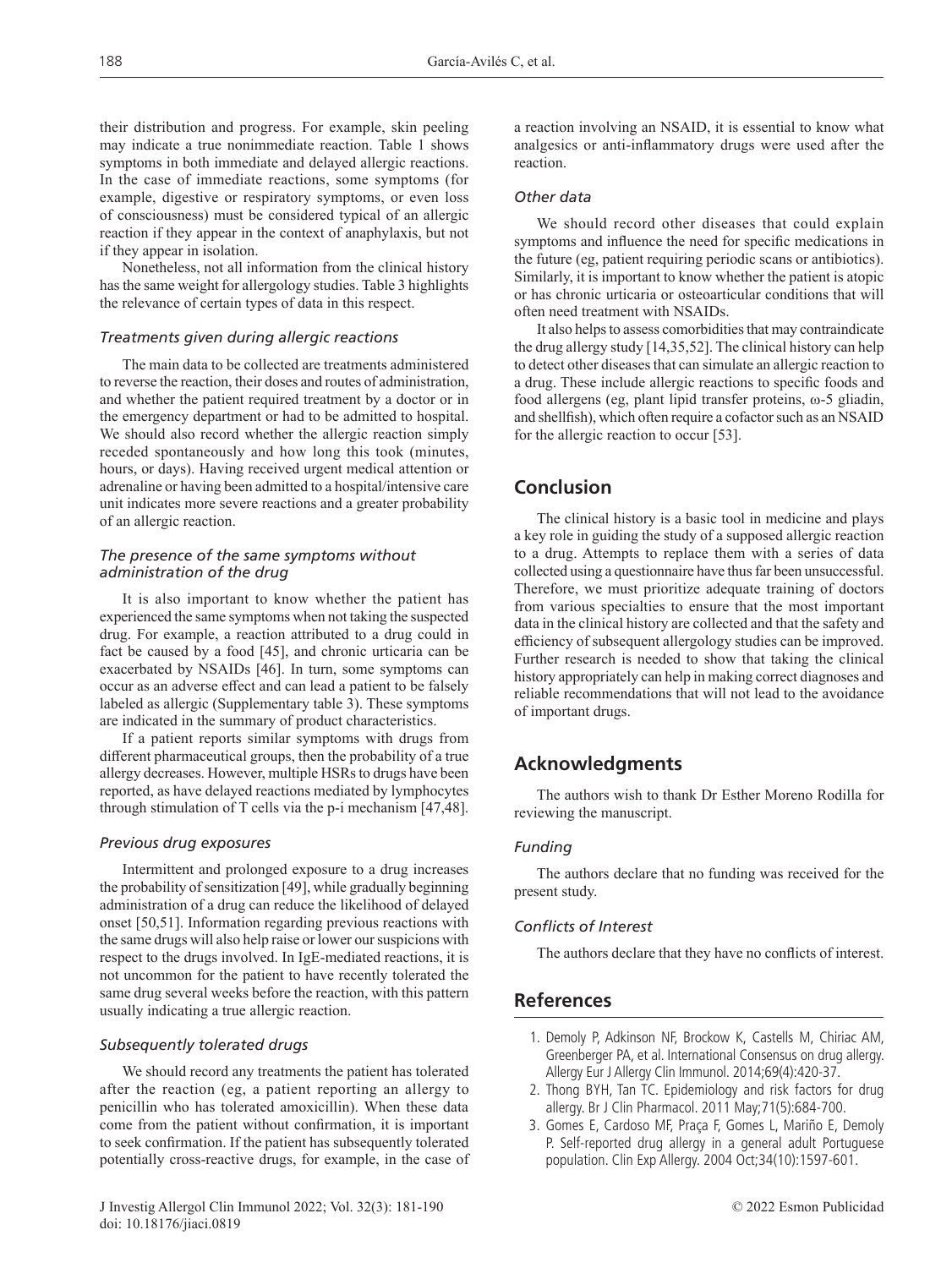- 4. Mittmann N, Knowles SR, Gomez M, Fish JS, Cartotto R, Shear NH. Evaluation of the extent of under-reporting of serious adverse drug reactions: The case of toxic epidermal necrolysis. Drug Saf. 2004;27(7):477-87.
- 5. Messaad D, Sahla H, Benahmed S, Godard P, Bousquet J, Demoly P. Drug provocation tests in patients with a history suggesting an immediate drug hypersensitivity reaction. Ann Intern Med. 2004 Jun 15;140(12):1001-6.
- 6. Ferner R, McGettigan P. The patient who reports a drug allergy. BMJ. 2020;368:6791.
- 7. WHO. International drug monitoring: the role of national centres. Report of a WHO meeting - PubMed [Internet]. Technical Report Series. 1972 [cited 2021 Mar 20]. p. 1-25. Available from: https://pubmed.ncbi.nlm.nih.gov/4625548/
- 8. Blanca M, Romano A, Torres MJ, Férnandez J, Mayorga C, Rodriguez J, et al. Update on the evaluation of hypersensitivity reactions to betalactams. Allergy Eur J Allergy Clin Immunol. 2009;64(2):183-93.
- 9. Bircher AJ, Scherer Hofmeier K. Drug hypersensitivity reactions: Inconsistency in the use of the classification of immediate and nonimmediate reactions. J Allergy Clin Immunol. 2012;129:263-4.
- 10. Solensky R, Khan DA, Bernstein IL, Bloomberg GR, Castells MC, Mendelson ML, et al, Joint Task Force on Practice Parameters; American Academy of Allergy, Asthma and Immunology; American College of Allergy, Asthma and Immunology; Joint Council of Allergy, Asthma and Immunology. Drug allergy: An updated practice parameter. Ann Allergy Asthma Immunol. 2010;105(4):259-73.
- 11. Johansson SGO, Bieber T, Dahl R, Friedmann PS, Lanier BQ, Lockey RF, et al. Revised nomenclature for allergy for global use: Report of the Nomenclature Review Committee of the World Allergy Organization, October 2003. J Allergy Clin Immunol. 2004 May 1;113(5):832-6.
- 12. Shenoy ES, Macy E, Rowe T, Blumenthal KG. Evaluation and Management of Penicillin Allergy: A Review. JAMA. 2019;321(2):188-99.
- 13. Garvey LH, Savic LC. Drug provocation testing: Risk stratification is key. Curr Opin Allergy Clin Immunol. 2019;19(4):266-71.
- 14. Muraro A, Lemanske RF, Castells M, Torres MJ, Khan D, Simon H-U, et al. Precision medicine in allergic disease-food allergy, drug allergy, and anaphylaxis-PRACTALL document of the European Academy of Allergy and Clinical Immunology and the American Academy of Allergy, Asthma and Immunology. Allergy. 2017 Jul 1;72(7):1006-21.
- 15. Chiriac AM, Demoly P. Drug allergy diagnosis. Immunol Allergy Clin North Am. 2014;34(3):461-71.
- 16. Blumenthal KG. The Role of the Clinical History in Drug Allergy Prediction. J Allergy Clin Immunol Pract. 2018;6(1):149- 50.
- 17. Ibáñez MD, Rodríguez del Río P, Lasa EM, Joral A, Ruiz-Hornillos J, Muñoz C, et al. Prospective assessment of diagnostic tests for pediatric penicillin allergy: From clinical history to challenge tests. Ann Allergy Asthma Immunol. 2018 Aug 1;121(2):235-44.e3.
- 18. Blanca-Lopez N, Torres MJ, Doña I, Campo P, Rondón C, Seoane Reula ME, et al. Value of the clinical history in the diagnosis of urticaria/angioedema induced by NSAIDs with cross-intolerance. Clin Exp Allergy. 2013;43(1):85-91.
- 19. Benahmed S, Picot M-C, Dumas F, Demoly P. Accuracy of a Pharmacovigilance Algorithm in Diagnosing Drug Hypersensitivity Reactions. Arch Intern Med. 2005;165(13):1500-5.
- 20. Trubiano JA, Stone CA, Grayson LM, Urbancic K, Slavin MA, Thursky KA, et al. The Three C's of Antibiotic Allergy-Classification, Cross-Reactivity and Collaboration HHS Public Access. J Allergy Clin Immunol Pr. 2017;5(6):1532-42.
- 21. Stone CA, Trubiano J, Coleman DT, Rukasin CRF, Phillips EJ. The challenge of de-labeling penicillin allergy. Allergy Eur J Allergy Clin Immunol. 2020 Feb 1;75(2):273-88.
- 22. Macy E, Contreras R. Health care use and serious infection prevalence associated with penicillin 'allergy' in hospitalized patients: A cohort study. J Allergy Clin Immunol. 2014 Mar 1;133(3):790-6.
- 23. Savic L, Gurr L, Kaura V, Toolan J, Sandoe JAT, Hopkins PM, et al. Penicillin allergy de-labelling ahead of elective surgery: feasibility and barriers. Br J Anaesth. 2019;123(1):e110-6.
- 24. Mustafa SS, Conn K, Ramsey A. Comparing Direct Challenge to Penicillin Skin Testing for the Outpatient Evaluation of Penicillin Allergy: A Randomized Controlled Trial. J Allergy Clin Immunol Pract. 2019;7(7):2163-70.
- 25. Reichel A, Röding K, Stoevesandt J, Trautmann A. De-labelling antibiotic allergy through five key questions. Clin Exp Allergy. 2020;50(4):532-5.
- 26. Stone CA, Stollings JL, Lindsell CJ, Dear ML, Buie RB, Rice TW, et al. Risk-stratified Management to Remove Low-Risk Penicillin Allergy Labels in the ICU. Am J Respir Crit Care Med. 2020 Jun 15;201(12):1572-5.
- 27. Siew LQC, Li PH, Watts TJ, Thomas I, Ue KL, Caballero MR, et al. Identifying Low-Risk Beta-Lactam Allergy Patients in a UK Tertiary Centre. J Allergy Clin Immunol Pract. 2019;7(7):2173-81.
- 28. Stevenson B, Trevenen M, Klinken E, Smith W, Yuson C, Katelaris C, et al. Multicenter Australian Study to Determine Criteria for Low- and High-Risk Penicillin Testing in Outpatients. J Allergy Clin Immunol Pract. 2020;8(2):681-9.
- 29. Chiriac AM, Wang Y, Schrijvers R, Bousquet PJ, Mura T, Molinari N, et al. Designing Predictive Models for Beta-Lactam Allergy Using the Drug Allergy and Hypersensitivity Database. J Allergy Clin Immunol Pract. 2018;6(1):139-48.
- 30. Hierro Santurino B, Mateos Conde J, Cabero Morán MT, Mirón Canelo JA, Armentia Medina A. A Predictive Model for the Diagnosis of Allergic Drug Reactions According to the Medical History. J Allergy Clin Immunol Pract. 2016;4(2):292- 300.e3.
- 31. Sastre J, Manso L, Sanchez-García S, Fernández-Nieto M. Medical and economic impact of misdiagnosis of drug hypersensitivity in hospitalized patients. J Allergy Clin Immunol. 2012;129(2):566-7.
- 32. Gastaminza G, Ruiz-Canela M, Andrés-López B, Barasona Villarejo MJ, Cabañas R, García-Núñez I, et al. Quality of Life in Patients with Allergic Reactions to Medications: Influence of a Drug Allergy Evaluation. J Allergy Clin Immunol Pract. 2019 Nov 1;7(8):2714-21.
- 33. Torda A, Chan V. Antibiotic allergy labels—the impact of taking a clinical history. Int J Clin Pract. 2018;72(3):e13058.
- 34. Gastaminza G, Lafuente A, Goikoetxea M, D'Amelio C, Bernad-Alonso A, Vega O, et al. Improvement of the Elevated Tryptase Criterion to Discriminate IgE- From Non-IgE-Mediated Allergic Reactions. Anesth Analg. 2018 Nov 17;127(2):414-9.